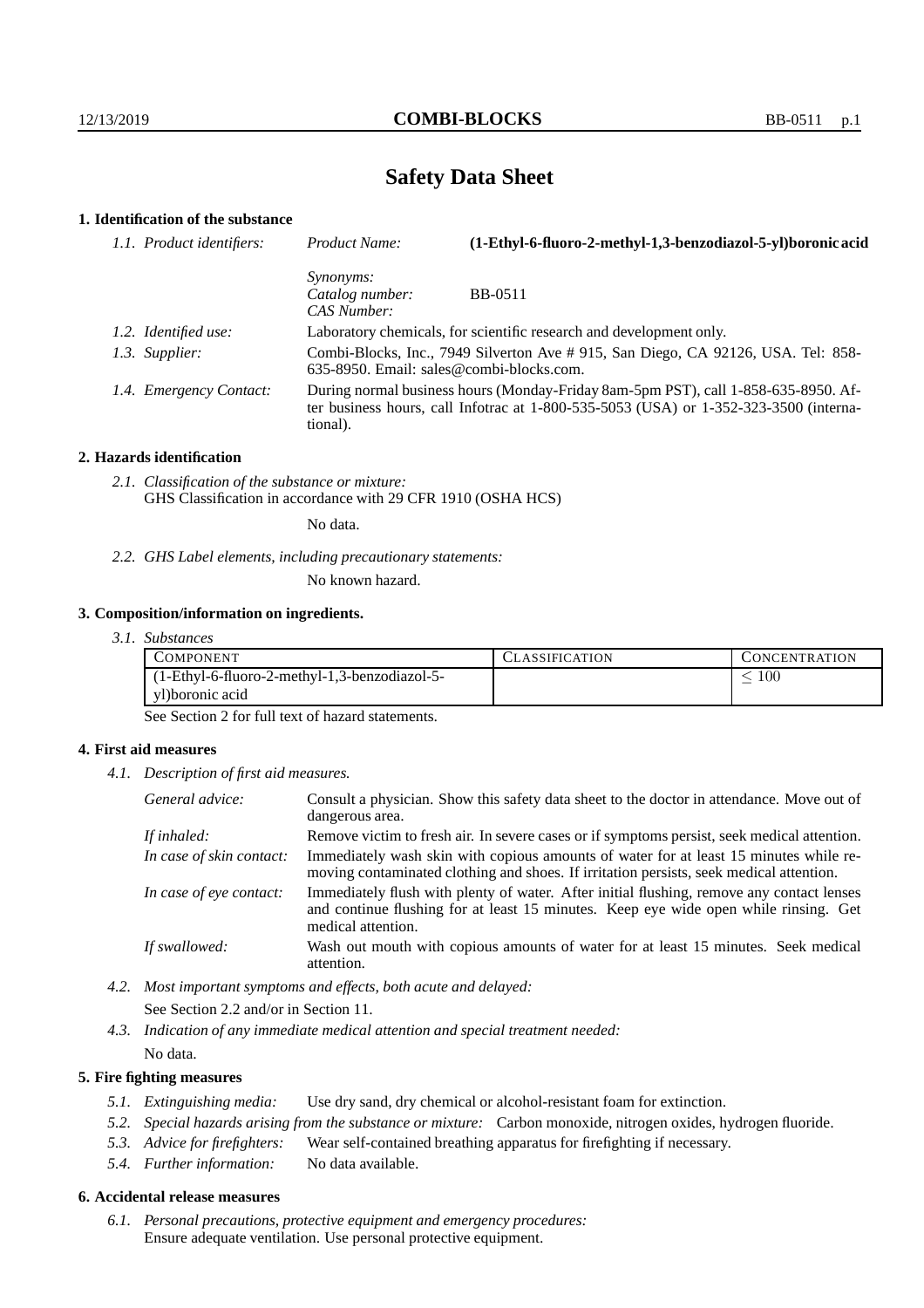| 6.2. Environmental precautions:                                                                                                                                                                                                                            |                                                                                                                                                                                                                                                                    |  |
|------------------------------------------------------------------------------------------------------------------------------------------------------------------------------------------------------------------------------------------------------------|--------------------------------------------------------------------------------------------------------------------------------------------------------------------------------------------------------------------------------------------------------------------|--|
| Should not be released into the environment. See Section 12 for additional ecological information.                                                                                                                                                         |                                                                                                                                                                                                                                                                    |  |
| 6.3. Methods and materials for containment and cleaning up:                                                                                                                                                                                                |                                                                                                                                                                                                                                                                    |  |
| Sweep up or vacuum up spillage and collect in suitable container for disposal.                                                                                                                                                                             |                                                                                                                                                                                                                                                                    |  |
| 6.4. Reference to other sections:                                                                                                                                                                                                                          |                                                                                                                                                                                                                                                                    |  |
|                                                                                                                                                                                                                                                            | Refer to protective measures listed in Sections 8 and 13.                                                                                                                                                                                                          |  |
| 7. Handling and storage                                                                                                                                                                                                                                    |                                                                                                                                                                                                                                                                    |  |
|                                                                                                                                                                                                                                                            | 7.1. Precautions for safe handling: Avoid contact with skin and eyes. Avoid inhalation of vapour or mist. Keep away<br>from sources of ignition - No smoking. Take measures to prevent the build up of electro-<br>static charge. For precautions see section 2.2. |  |
| 7.2. Conditions for safe storage, including any incompatibilities: Store refrigerated. Keep container tightly closed in<br>a dry and well-ventilated place. Containers which are opened must be carefully resealed<br>and kept upright to prevent leakage. |                                                                                                                                                                                                                                                                    |  |
| 7.3. Specific end use(s):                                                                                                                                                                                                                                  | Laboratory chemicals, for scientific research and development only.                                                                                                                                                                                                |  |
| 8. Exposure Controls / Personal protection                                                                                                                                                                                                                 |                                                                                                                                                                                                                                                                    |  |
| 8.1. Control parameters:                                                                                                                                                                                                                                   |                                                                                                                                                                                                                                                                    |  |
| Components with workplace control parameters: Contains no substances with occupational exposure limit values.                                                                                                                                              |                                                                                                                                                                                                                                                                    |  |
| 8.2. Exposure controls:                                                                                                                                                                                                                                    |                                                                                                                                                                                                                                                                    |  |
| Appropriate engineering controls: Ensure that eyewash stations and safety showers are close to the workstation<br>location. Ensure adequate ventilation, especially in confined areas.                                                                     |                                                                                                                                                                                                                                                                    |  |
| Personal protective equipment:                                                                                                                                                                                                                             |                                                                                                                                                                                                                                                                    |  |
| Eye/face protection:                                                                                                                                                                                                                                       | Wear appropriate protective eyeglasses or chemical safety goggles as described by OSHA's<br>eye and face protection regulations in 29 CFR 1910.133 or European Standard EN166.                                                                                     |  |
| Skin protection:                                                                                                                                                                                                                                           | Handle with gloves. Gloves must be inspected prior to use. Use proper glove removal<br>technique (without touching glove's outer surface) to avoid skin contact with this product.                                                                                 |  |

| Eye/face protection:               | Wear appropriate protective eyeglasses or chemical safety goggles as described by OSHA's<br>eye and face protection regulations in 29 CFR 1910.133 or European Standard EN166.                                                                                                                                         |  |  |
|------------------------------------|------------------------------------------------------------------------------------------------------------------------------------------------------------------------------------------------------------------------------------------------------------------------------------------------------------------------|--|--|
| Skin protection:                   | Handle with gloves. Gloves must be inspected prior to use. Use proper glove removal<br>technique (without touching glove's outer surface) to avoid skin contact with this product.<br>Dispose of contaminated gloves after use in accordance with applicable laws and good<br>laboratory practices. Wash and dry hands |  |  |
| <b>Body Protection:</b>            | Complete suit protecting against chemicals, Flame retardant antistatic protective clothing.,<br>The type of protective equipment must be selected according to the concentration and<br>amount of the dangerous substance at the specific workplace.                                                                   |  |  |
| Respiratory protection:            |                                                                                                                                                                                                                                                                                                                        |  |  |
| Control of environmental exposure: | Prevent further leakage or spillage if safe to do so. Do not let product enter<br>drains.                                                                                                                                                                                                                              |  |  |

# **9. Physical and chemical properties**

*9.1. Information on basic physical and chemical properties*

| (a)                        | Appearance:                                   | No data  |
|----------------------------|-----------------------------------------------|----------|
| (b)                        | Odour:                                        | No data  |
| (c)                        | Odour Threshold:                              | No data  |
| (d)                        | pH:                                           | No data  |
| (e)                        | Melting point/freezing point:                 | No date. |
| (f)                        | Initial boiling point and boiling range:      | No data  |
| (g)                        | Flash point:                                  | No data  |
| (h)                        | Evaporatoin rate:                             | No data  |
| (i)                        | Flammability (solid, gas):                    | No data  |
| (j)                        | Upper/lower flammability or explosive limits: | No data  |
| $\rm(k)$                   | Vapour pressure:                              | No data  |
| $\left( \mathrm{l}\right)$ | Vapour density:                               | No data  |
| (m)                        | Relative density:                             | No data  |
| (n)                        | Water solubility:                             | No data  |
| $\circ$                    | Partition coefficient: n-octanol/water:       | No data  |
| (p)                        | Auto-ignition:                                | No data  |
| (q)                        | Decomposition temperature:                    | No data  |
| (r)                        | Viscosity:                                    | No data  |
| (s)                        | Explosive properties:                         | No data  |
| (t)                        | Oxidizing properties:                         | No data  |